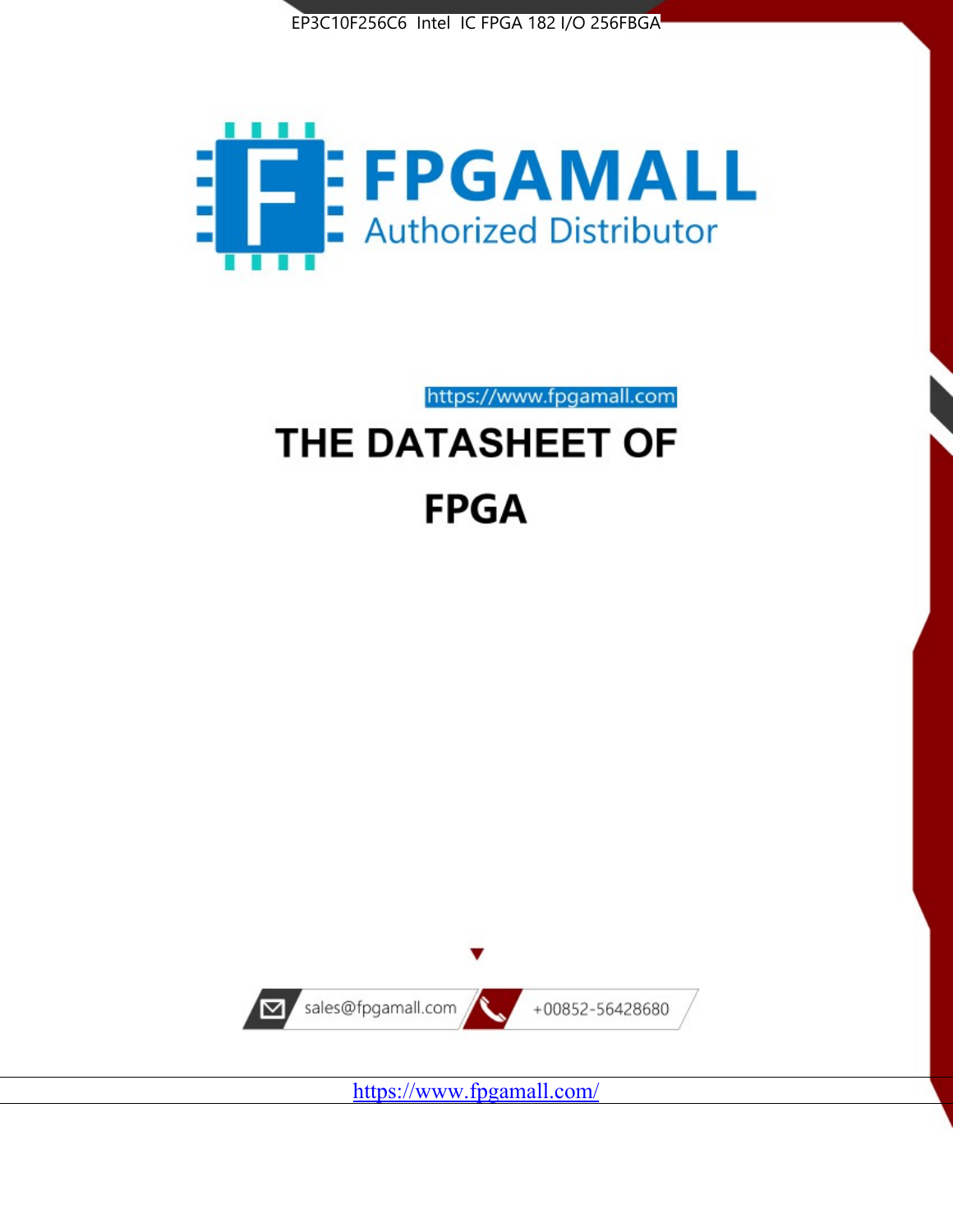EP3C10F256C6 Intel IC FPGA 182 I/O 256FBGA



## **1. Cyclone III Device Family Overview**

#### **CIII51001-2.4**

Cyclone® III device family offers a unique combination of high functionality, low power and low cost. Based on Taiwan Semiconductor Manufacturing Company (TSMC) low-power (LP) process technology, silicon optimizations and software features to minimize power consumption, Cyclone III device family provides the ideal solution for your high-volume, low-power, and cost-sensitive applications. To address the unique design needs, Cyclone III device family offers the following two variants:

- Cyclone III—lowest power, high functionality with the lowest cost
- Cyclone III LS—lowest power FPGAs with security

With densities ranging from about 5,000 to 200,000 logic elements (LEs) and 0.5 Megabits (Mb) to 8 Mb of memory for less than ¼ watt of static power consumption, Cyclone III device family makes it easier for you to meet your power budget. Cyclone III LS devices are the first to implement a suite of security features at the silicon, software, and intellectual property (IP) level on a low-power and high-functionality FPGA platform. This suite of security features protects the IP from tampering, reverse engineering and cloning. In addition, Cyclone III LS devices support design separation which enables you to introduce redundancy in a single chip to reduce size, weight, and power of your application.

This chapter contains the following sections:

- "Cyclone III Device Family Features" on page 1–1
- "Cyclone III Device Family Architecture" on page 1–6
- "Reference and Ordering Information" on page 1–12

## **Cyclone III Device Family Features**

Cyclone III device family offers the following features:

#### **Lowest Power FPGAs**

- Lowest power consumption with TSMC low-power process technology and Altera® power-aware design flow
- Low-power operation offers the following benefits:
	- Extended battery life for portable and handheld applications
	- Reduced or eliminated cooling system costs
	- Operation in thermally-challenged environments
- Hot-socketing operation support

@ 2012 Altera Corporation. All rights reserved. ALTERA, ARRIA, CYCLONE, HARDCOPY, MAX, MEGACORE, NIOS, QUARTUS and STRATIX words and logos are trademarks of Altera Corporation and registered in the U.S. Patent and Trademar



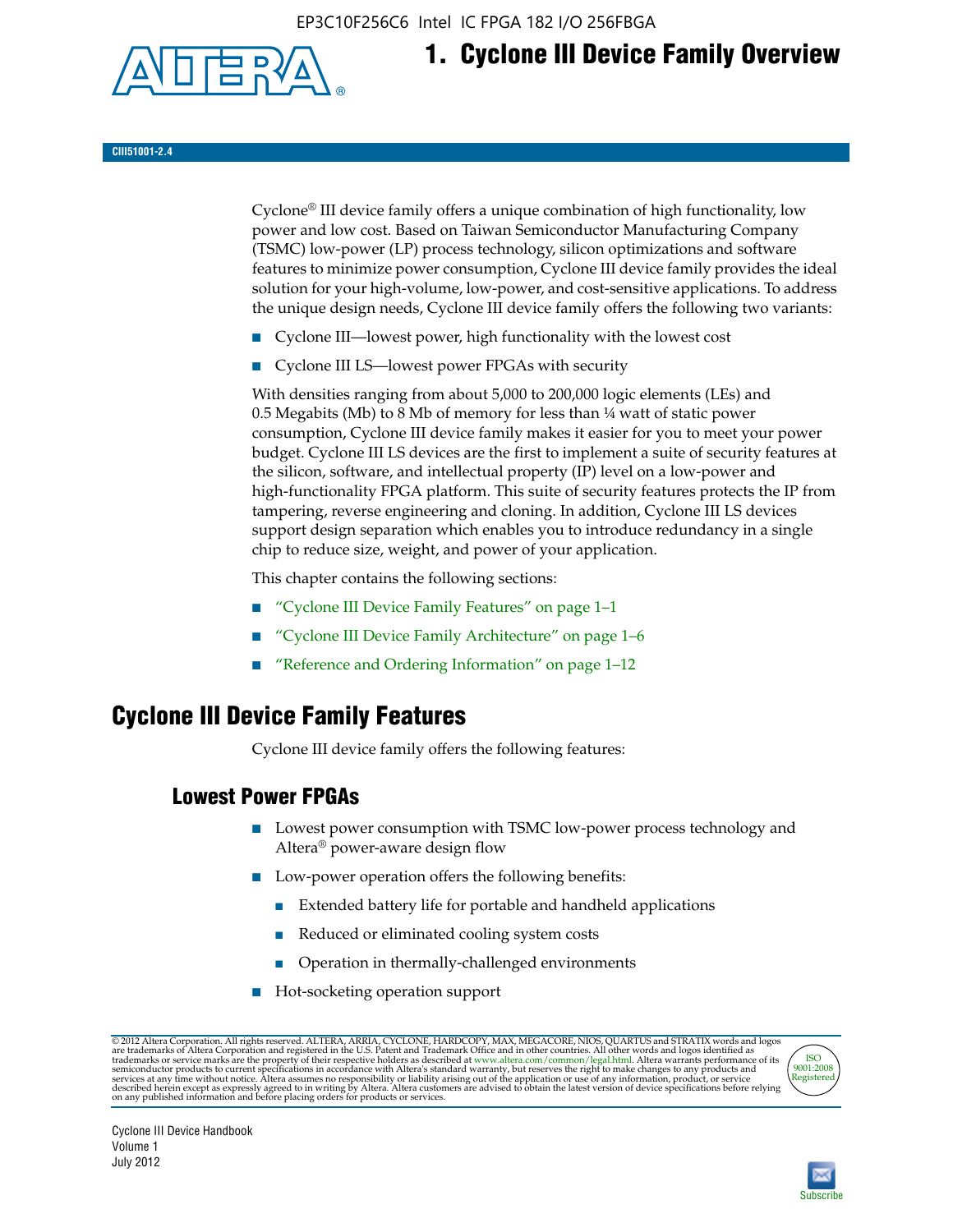#### **Design Security Feature**

Cyclone III LS devices offer the following design security features:

- Configuration security using advanced encryption standard (AES) with 256-bit volatile key
- Routing architecture optimized for design separation flow with the Quartus<sup>®</sup> II software
	- Design separation flow achieves both physical and functional isolation between design partitions
- Ability to disable external JTAG port
- Error Detection (ED) Cycle Indicator to core
	- Provides a pass or fail indicator at every ED cycle
	- Provides visibility over intentional or unintentional change of configuration random access memory (CRAM) bits
- Ability to perform zeroization to clear contents of the FPGA logic, CRAM, embedded memory, and AES key
- Internal oscillator enables system monitor and health check capabilities

#### **Increased System Integration**

- High memory-to-logic and multiplier-to-logic ratio
- High I/O count, low-and mid-range density devices for user I/O constrained applications
	- Adjustable I/O slew rates to improve signal integrity
	- Supports I/O standards such as LVTTL, LVCMOS, SSTL, HSTL, PCI, PCI-X, LVPECL, bus LVDS (BLVDS), LVDS, mini-LVDS, RSDS, and PPDS
	- Supports the multi-value on-chip termination (OCT) calibration feature to eliminate variations over process, voltage, and temperature (PVT)
- Four phase-locked loops (PLLs) per device provide robust clock management and synthesis for device clock management, external system clock management, and I/O interfaces
	- Five outputs per PLL
	- Cascadable to save I/Os, ease PCB routing, and reduce jitter
	- Dynamically reconfigurable to change phase shift, frequency multiplication or division, or both, and input frequency in the system without reconfiguring the device
- Remote system upgrade without the aid of an external controller
- Dedicated cyclical redundancy code checker circuitry to detect single-event upset (SEU) issues
- Nios<sup>®</sup> II embedded processor for Cyclone III device family, offering low cost and custom-fit embedded processing solutions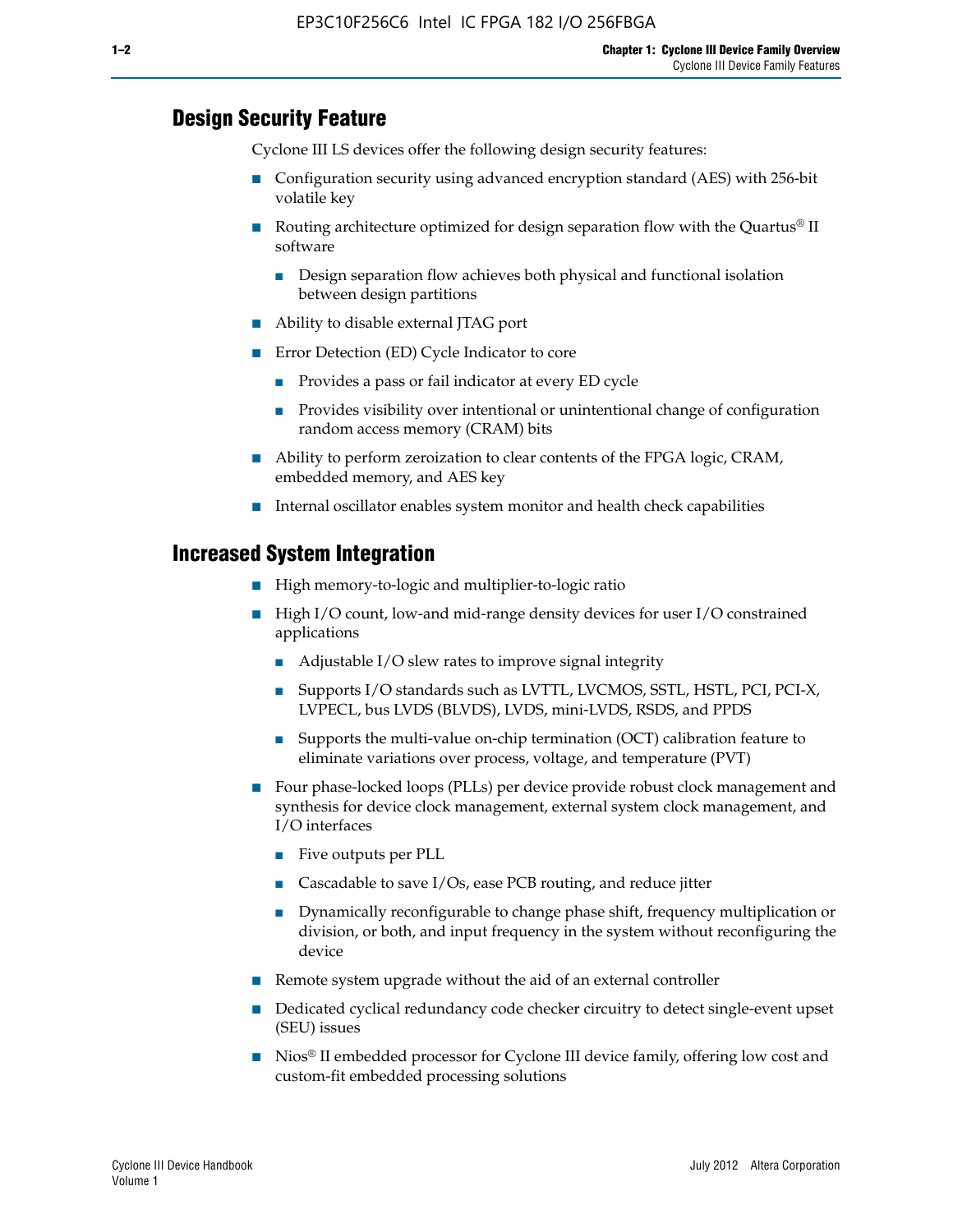- Wide collection of pre-built and verified IP cores from Altera and Altera Megafunction Partners Program (AMPP) partners
- Supports high-speed external memory interfaces such as DDR, DDR2, SDR SDRAM, and QDRII SRAM
	- Auto-calibrating PHY feature eases the timing closure process and eliminates variations with PVT for DDR, DDR2, and QDRII SRAM interfaces

Cyclone III device family supports vertical migration that allows you to migrate your device to other devices with the same dedicated pins, configuration pins, and power pins for a given package-across device densities. This allows you to optimize device density and cost as your design evolves.

Table 1–1 lists Cyclone III device family features.

**Table 1–1. Cyclone III Device Family Features**

| <b>Family</b> | <b>Device</b> | <b>Logic</b><br><b>Elements</b> | Number of<br>M9K<br><b>Blocks</b> | <b>Total RAM</b><br><b>Bits</b> | 18 x 18<br><b>Multipliers</b> | <b>PLLs</b>    | Global<br><b>Clock</b><br><b>Networks</b> | <b>Maximum</b><br>User I/Os |
|---------------|---------------|---------------------------------|-----------------------------------|---------------------------------|-------------------------------|----------------|-------------------------------------------|-----------------------------|
|               | <b>EP3C5</b>  | 5,136                           | 46                                | 423,936                         | 23                            | $\overline{2}$ | 10                                        | 182                         |
|               | EP3C10        | 10,320                          | 46                                | 423,936                         | 23                            | $\overline{2}$ | 10                                        | 182                         |
|               | EP3C16        | 15,408                          | 56                                | 516,096                         | 56                            | 4              | 20                                        | 346                         |
| Cyclone III   | EP3C25        | 24,624                          | 66                                | 608,256                         | 66                            | 4              | 20                                        | 215                         |
|               | EP3C40        | 39,600                          | 126                               | 1,161,216                       | 126                           | 4              | 20                                        | 535                         |
|               | EP3C55        | 55,856                          | 260                               | 2,396,160                       | 156                           | 4              | 20                                        | 377                         |
|               | EP3C80        | 81,264                          | 305                               | 2,810,880                       | 244                           | 4              | 20                                        | 429                         |
|               | EP3C120       | 119,088                         | 432                               | 3,981,312                       | 288                           | 4              | 20                                        | 531                         |
|               | EP3CLS70      | 70,208                          | 333                               | 3,068,928                       | 200                           | 4              | 20                                        | 429                         |
| Cyclone III   | EP3CLS100     | 100,448                         | 483                               | 4,451,328                       | 276                           | 4              | 20                                        | 429                         |
| LS            | EP3CLS150     | 150,848                         | 666                               | 6,137,856                       | 320                           | 4              | 20                                        | 429                         |
|               | EP3CLS200     | 198,464                         | 891                               | 8,211,456                       | 396                           | 4              | 20                                        | 429                         |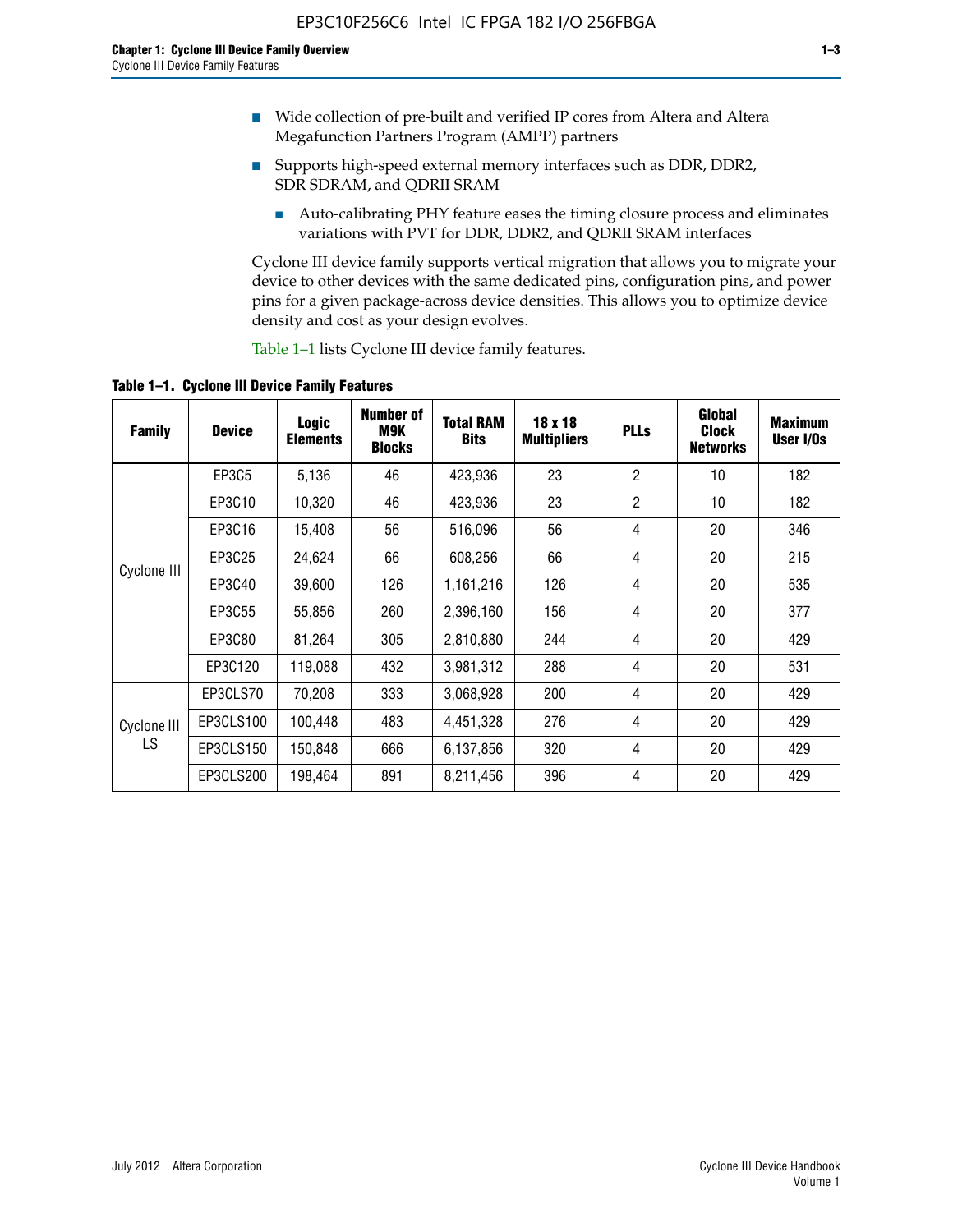Table 1–2 lists Cyclone III device family package options, I/O pins, and differential channel counts.

| <b>Family</b> | <b>Package</b> | E144 $(7)$ | M164    | P <sub>240</sub> | F256                  | <b>U256</b> | F324       | F484      | <b>U484</b> | F780         |
|---------------|----------------|------------|---------|------------------|-----------------------|-------------|------------|-----------|-------------|--------------|
|               | EP3C5          | 94, 22     | 106, 28 |                  | 182, 68               | 182, 68     |            |           |             |              |
|               | EP3C10         | 94, 22     | 106, 28 |                  | 182, 68               | 182,68      |            |           |             |              |
|               | EP3C16         | 84, 19     | 92, 23  | $-160, 47$       | 168, 55               | 168, 55     |            | 1346, 140 | 4346, 140   |              |
| Cyclone III   | EP3C25         | 82, 18     |         | 148, 43          | $\frac{1}{2}$ 156, 54 | 156, 54     | 4215, 83   |           |             |              |
| (8)           | EP3C40         |            |         | ,128, 26         |                       |             | $-195, 61$ | 331, 127  | 331, 127    | 1535, 227(6) |
|               | EP3C55         |            |         |                  |                       |             |            | 327, 135  | 327, 135    | 377, 163     |
|               | EP3C80         |            |         |                  |                       |             |            | 295, 113  | 295, 113    | 429, 181     |
|               | EP3C120        |            |         |                  |                       |             |            | 283, 106  |             | 531, 233     |
|               | EP3CLS70       |            |         |                  |                       |             |            | 294, 113  | 294, 113    | 429, 181     |
| Cyclone III   | EP3CLS100      |            |         |                  |                       |             |            | 294, 113  | $-294, 113$ | 429, 181     |
| LS.           | EP3CLS150      |            |         |                  |                       |             |            | 226, 87   |             | 429, 181     |
|               | EP3CLS200      |            |         |                  |                       |             |            | 226, 87   |             | 429, 181     |

**Table 1–2. Cyclone III Device Family Package Options, I/O pin and Differential Channel Counts** *(1)***,** *(2)***,** *(3)***,** *(4)***,** *(5)*

**Notes to Table 1–2:**

(1) For each device package, the first number indicates the number of the I/O pin; the second number indicates the differential channel count.

(2) For more information about device packaging specifications, refer to the Cyclone III [Package and Thermal Resistance](http://www.altera.com/support/devices/packaging/specifications/pkg-pin/dev-package-listing.jsp?device=Cyclone_III) webpage.

(3) The I/O pin numbers are the maximum I/O counts (including clock input pins) supported by the device package combination and can be affected by the configuration scheme selected for the device.

(4) All packages are available in lead-free and leaded options.

(5) Vertical migration is not supported between Cyclone III and Cyclone III LS devices.

(6) The EP3C40 device in the F780 package supports restricted vertical migration. Maximum user I/Os are restricted to 510 I/Os if you enable migration to the EP3C120 and are using voltage referenced I/O standards. If you are not using voltage referenced I/O standards, you can increase the maximum number of I/Os.

(7) The E144 package has an exposed pad at the bottom of the package. This exposed pad is a ground pad that must be connected to the ground plane on your PCB. Use this exposed pad for electrical connectivity and not for thermal purposes.

(8) All Cyclone III device UBGA packages are supported by the Quartus II software version 7.1 SP1 and later, with the exception of the UBGA packages of EP3C16, which are supported by the Quartus II software version 7.2.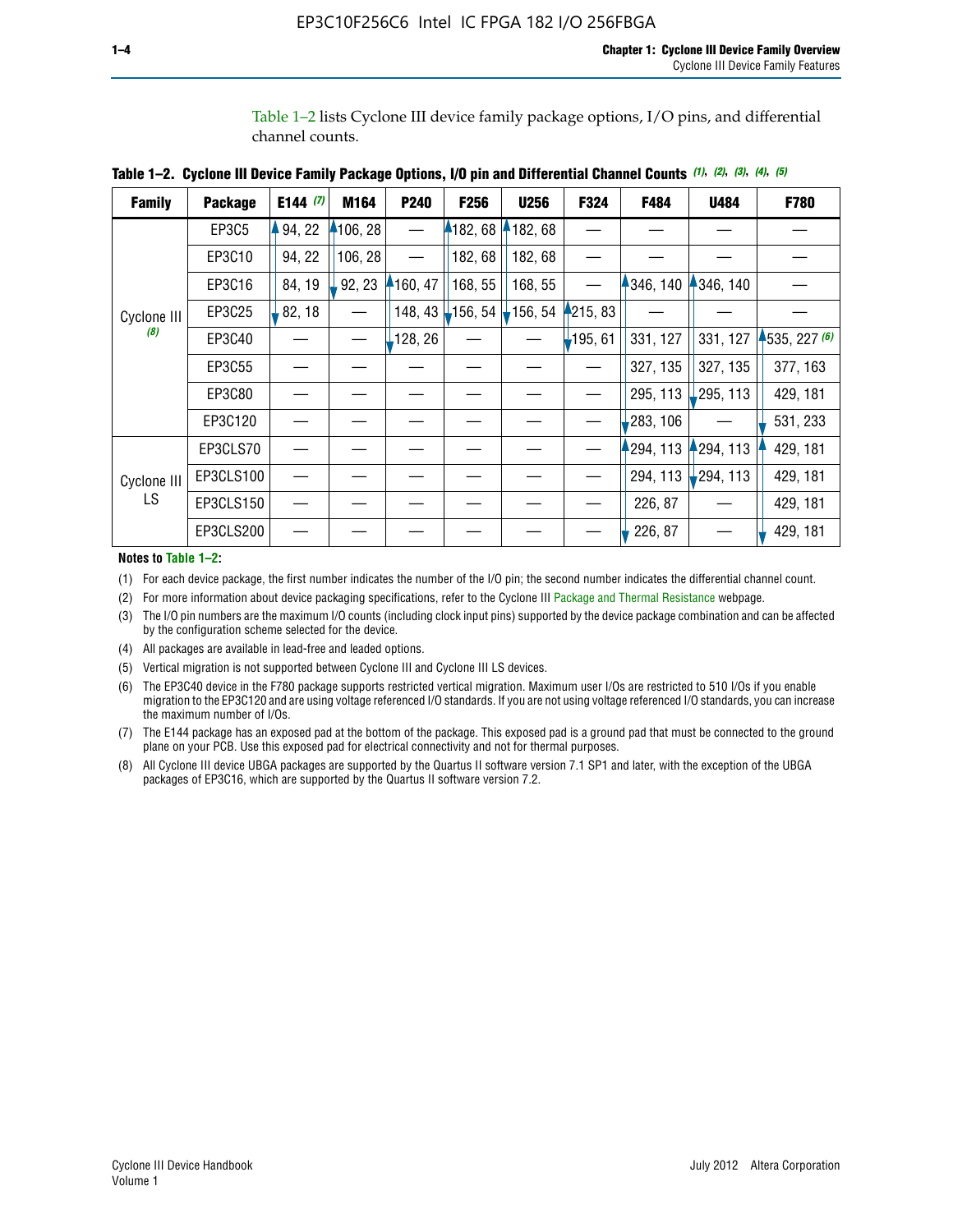Table 1–3 lists Cyclone III device family package sizes.

| <b>Family</b>  | <b>Package</b>   | Pitch (mm) | Nominal Area (mm <sup>2</sup> ) | Length x Width (mm $\times$ mm) | Height (mm) |
|----------------|------------------|------------|---------------------------------|---------------------------------|-------------|
|                | E144             | 0.5        | 484                             | $22 \times 22$                  | 1.60        |
|                | M164             | 0.5        | 64                              | $8 \times 8$                    | 1.40        |
|                | P <sub>240</sub> | 0.5        | 1197                            | $34.6 \times 34.6$              | 4.10        |
|                | F <sub>256</sub> | 1.0        | 289                             | $17 \times 17$                  | 1.55        |
| Cyclone III    | U256             | 0.8        | 196                             | $14 \times 14$                  | 2.20        |
|                | F324             | 1.0        | 361                             | $19 \times 19$                  | 2.20        |
|                | F484             | 1.0        | 529                             | $23 \times 23$                  | 2.60        |
|                | U484             | 0.8        | 361                             | $19 \times 19$                  | 2.20        |
|                | F780             | 1.0        | 841                             | $29 \times 29$                  | 2.60        |
|                | F484             | 1.0        | 529                             | $23 \times 23$                  | 2.60        |
| Cyclone III LS | U484             | 0.8        | 361                             | $19 \times 19$                  | 2.20        |
|                | F780             | 1.0        | 841                             | $29 \times 29$                  | 2.60        |

**Table 1–3. Cyclone III Device Family Package Sizes**

Table 1–4 lists Cyclone III device family speed grades.

**Table 1–4. Cyclone III Device Family Speed Grades (Part 1 of 2)**

| <b>Family</b> | <b>Device</b> | E144              | M164          | <b>P240</b>    | <b>F256</b>           | <b>U256</b>           | F324                  | F484                  | U484                  | <b>F780</b>       |
|---------------|---------------|-------------------|---------------|----------------|-----------------------|-----------------------|-----------------------|-----------------------|-----------------------|-------------------|
|               | EP3C5         | C7, C8,<br>17, A7 | C7, C8,<br>17 |                | C6, C7,<br>C8, I7, A7 | C6, C7,<br>C8, I7, A7 |                       |                       |                       |                   |
|               | EP3C10        | C7, C8,<br>17, A7 | C7, C8,<br>17 |                | C6, C7,<br>C8, I7, A7 | C6, C7,<br>C8, I7, A7 |                       |                       |                       |                   |
|               | EP3C16        | C7, C8,<br>17, A7 | C7, C8,<br>17 | C <sub>8</sub> | C6, C7,<br>C8, I7, A7 | C6, C7,<br>C8, I7, A7 |                       | C6, C7,<br>C8, I7, A7 | C6, C7,<br>C8, I7, A7 |                   |
| Cyclone III   | EP3C25        | C7, C8,<br>17, A7 |               | C8             | C6, C7,<br>C8, I7, A7 | C6, C7,<br>C8, I7, A7 | C6, C7,<br>C8, I7, A7 |                       |                       |                   |
|               | EP3C40        |                   |               | C8             |                       |                       | C6, C7,<br>C8, I7, A7 | C6, C7,<br>C8, I7, A7 | C6, C7,<br>C8, I7, A7 | C6, C7,<br>C8, 17 |
|               | EP3C55        |                   |               |                |                       |                       |                       | C6, C7,<br>C8, I7     | C6, C7,<br>C8, 17     | C6, C7,<br>C8, 17 |
|               | EP3C80        |                   |               |                |                       |                       |                       | C6, C7,<br>C8, 17     | C6, C7,<br>C8, 17     | C6, C7,<br>C8, 17 |
|               | EP3C120       |                   |               |                |                       |                       |                       | C7, C8, I7            |                       | C7, C8,<br>17     |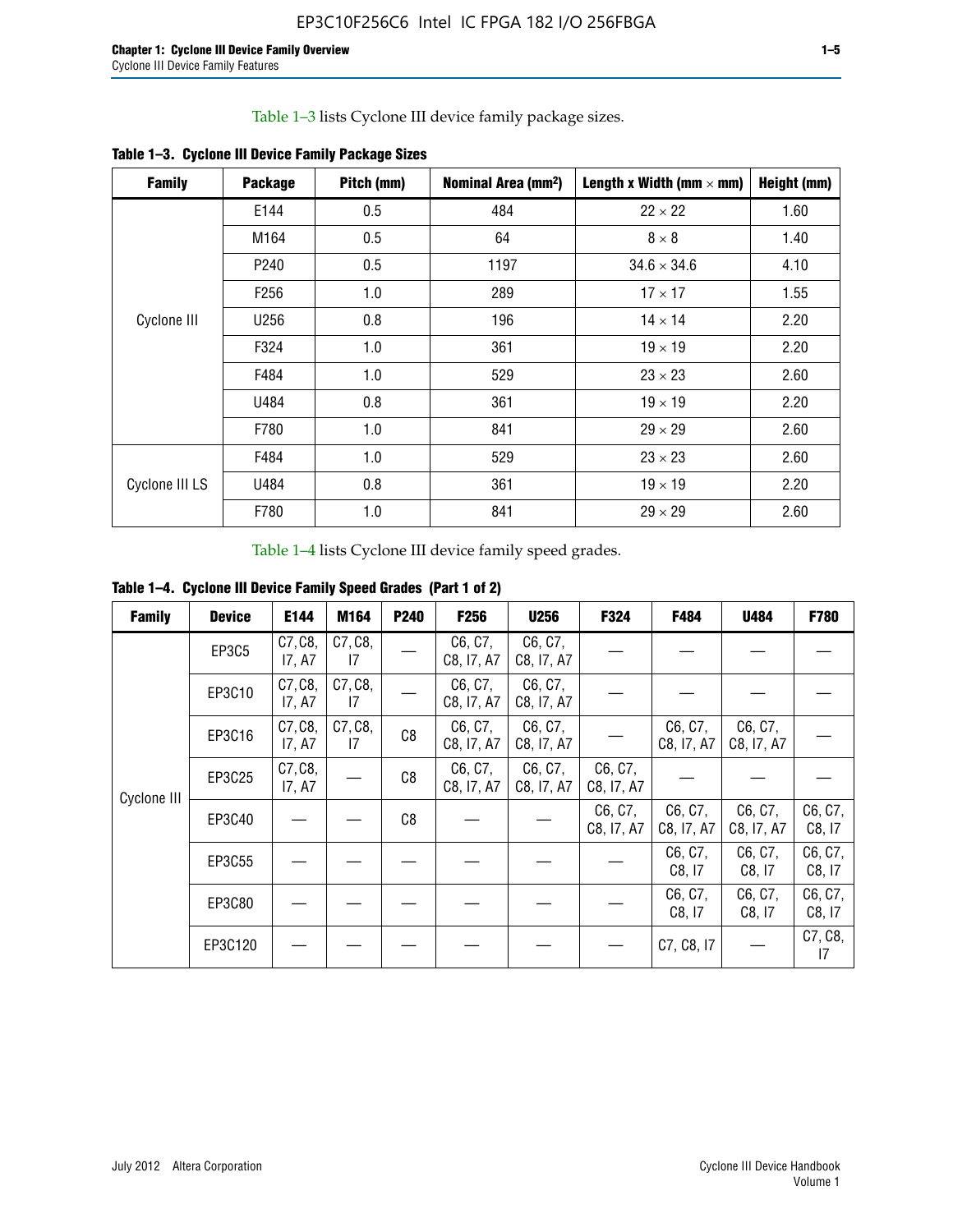| <b>Family</b> | <b>Device</b> | E144 | M164 | <b>P240</b> | <b>F256</b> | <b>U256</b> | <b>F324</b> | F484       | U484       | <b>F780</b> |
|---------------|---------------|------|------|-------------|-------------|-------------|-------------|------------|------------|-------------|
|               | EP3CLS70      |      |      |             |             |             |             | C7, C8, I7 | C7, C8, I7 | C7, C8,     |
| Cyclone III   | EP3CLS100     |      |      |             |             |             |             | C7, C8, I7 | C7, C8, I7 | C7, C8,     |
| LS            | EP3CLS150     |      |      |             |             |             |             | C7, C8, I7 |            | C7, C8,     |
|               | EP3CLS200     |      |      |             |             |             |             | C7, C8, I7 |            | C7, C8,     |

**Table 1–4. Cyclone III Device Family Speed Grades (Part 2 of 2)**

Table 1–5 lists Cyclone III device family configuration schemes.

| <b>IQUIE 1-3. CYCLUILE III DEVICE FAILIIV CUILILUILATION SCIIENIES</b> |                    |                       |  |  |  |
|------------------------------------------------------------------------|--------------------|-----------------------|--|--|--|
| <b>Configuration Scheme</b>                                            | <b>Cyclone III</b> | <b>Cyclone III LS</b> |  |  |  |
| Active serial (AS)                                                     |                    |                       |  |  |  |
| Active parallel (AP)                                                   |                    |                       |  |  |  |
| Passive serial (PS)                                                    |                    |                       |  |  |  |
| Fast passive parallel (FPP)                                            |                    |                       |  |  |  |
| Joint Test Action Group (JTAG)                                         |                    |                       |  |  |  |

**Table 1–5. Cyclone III Device Family Configuration Schemes**

## **Cyclone III Device Family Architecture**

Cyclone III device family includes a customer-defined feature set that is optimized for portable applications and offers a wide range of density, memory, embedded multiplier, and I/O options. Cyclone III device family supports numerous external memory interfaces and I/O protocols that are common in high-volume applications. The Quartus II software features and parameterizable IP cores make it easier for you to use the Cyclone III device family interfaces and protocols.

The following sections provide an overview of the Cyclone III device family features.

### **Logic Elements and Logic Array Blocks**

The logic array block (LAB) consists of 16 logic elements and a LAB-wide control block. An LE is the smallest unit of logic in the Cyclone III device family architecture. Each LE has four inputs, a four-input look-up table (LUT), a register, and output logic. The four-input LUT is a function generator that can implement any function with four variables.

f For more information about LEs and LABs, refer to the *[Logic Elements and Logic Array](http://www.altera.com/literature/hb/cyc3/cyc3_ciii51002.pdf)  [Blocks in the Cyclone III Device Family](http://www.altera.com/literature/hb/cyc3/cyc3_ciii51002.pdf)* chapter.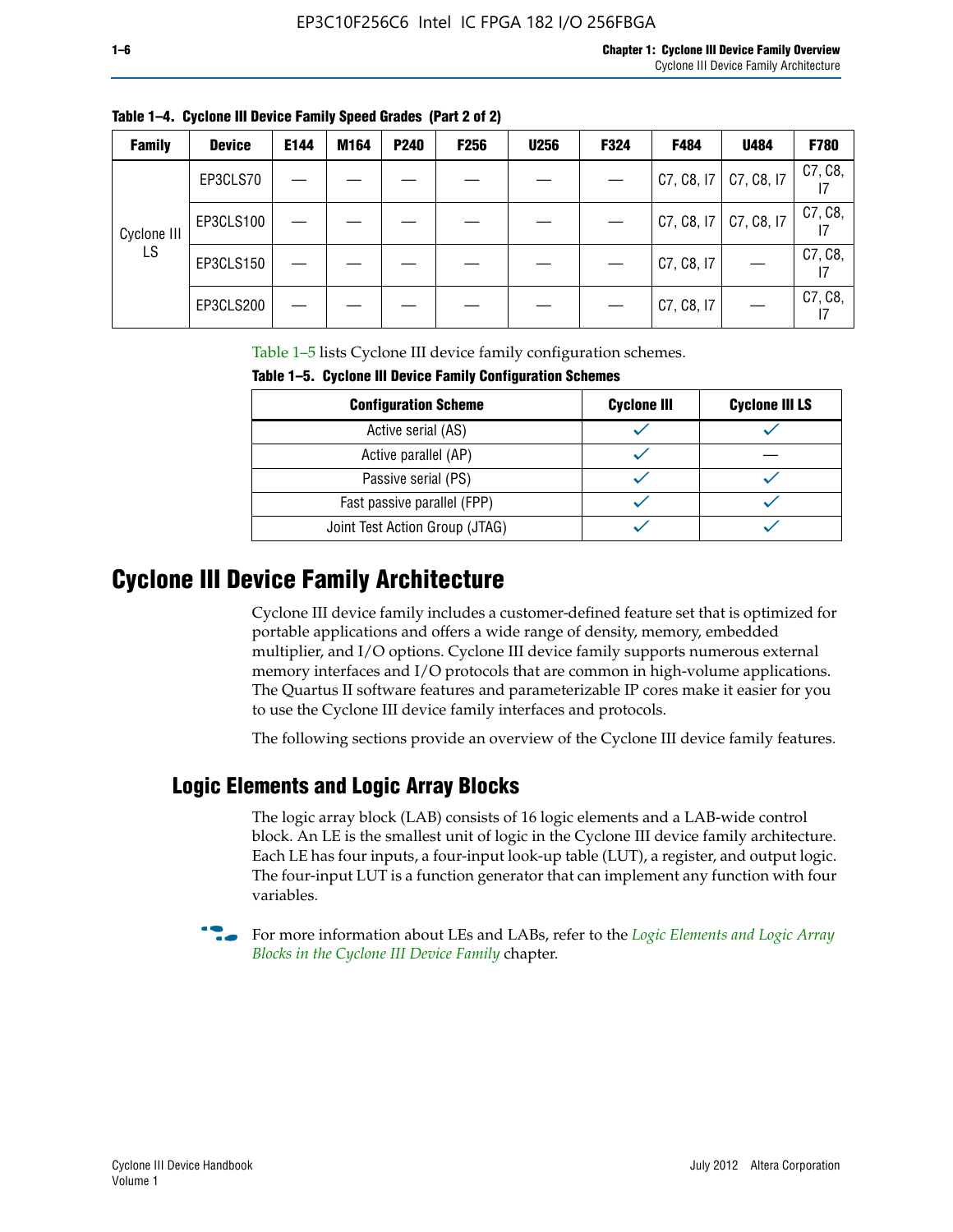#### **Memory Blocks**

Each M9K memory block of the Cyclone III device family provides nine Kbits of on-chip memory capable of operating at up to 315 MHz for Cyclone III devices and up to 274 MHz for Cyclone III LS devices. The embedded memory structure consists of M9K memory blocks columns that you can configure as RAM, first-in first-out (FIFO) buffers, or ROM. The Cyclone III device family memory blocks are optimized for applications such as high throughout packet processing, embedded processor program, and embedded data storage.

The Quartus II software allows you to take advantage of the M9K memory blocks by instantiating memory using a dedicated megafunction wizard or by inferring memory directly from the VHDL or Verilog source code.

M9K memory blocks support single-port, simple dual-port, and true dual-port operation modes. Single-port mode and simple dual-port mode are supported for all port widths with a configuration of  $\times1$ ,  $\times2$ ,  $\times4$ ,  $\times8$ ,  $\times9$ ,  $\times16$ ,  $\times18$ ,  $\times32$ , and  $\times36$ . True dual-port is supported in port widths with a configuration of  $\times$ 1,  $\times$ 2,  $\times$ 4,  $\times$ 8,  $\times$ 9,  $\times$ 16, and ×18.



**For more information about memory blocks, refer to the** *Memory Blocks in the Cyclone [III Device Family](http://www.altera.com/literature/hb/cyc3/cyc3_ciii51004.pdf)* chapter.

#### **Embedded Multipliers and Digital Signal Processing Support**

Cyclone III devices support up to 288 embedded multiplier blocks and Cyclone III LS devices support up to 396 embedded multiplier blocks. Each block supports one individual  $18 \times 18$ -bit multiplier or two individual  $9 \times 9$ -bit multipliers.

The Quartus II software includes megafunctions that are used to control the operation mode of the embedded multiplier blocks based on user parameter settings. Multipliers can also be inferred directly from the VHDL or Verilog source code. In addition to embedded multipliers, Cyclone III device family includes a combination of on-chip resources and external interfaces, making them ideal for increasing performance, reducing system cost, and lowering the power consumption of digital signal processing (DSP) systems. You can use Cyclone III device family alone or as DSP device co-processors to improve price-to-performance ratios of DSP systems.

The Cyclone III device family DSP system design support includes the following features:

- DSP IP cores:
	- Common DSP processing functions such as finite impulse response (FIR), fast Fourier transform (FFT), and numerically controlled oscillator (NCO) functions
	- Suites of common video and image processing functions
- Complete reference designs for end-market applications
- DSP Builder interface tool between the Quartus II software and the MathWorks Simulink and MATLAB design environments
- DSP development kits
- For more information about embedded multipliers and digital signal processing support, refer to the *[Embedded Multipliers in Cyclone III Devices](http://www.altera.com/literature/hb/cyc3/cyc3_ciii51005.pdf)* chapter.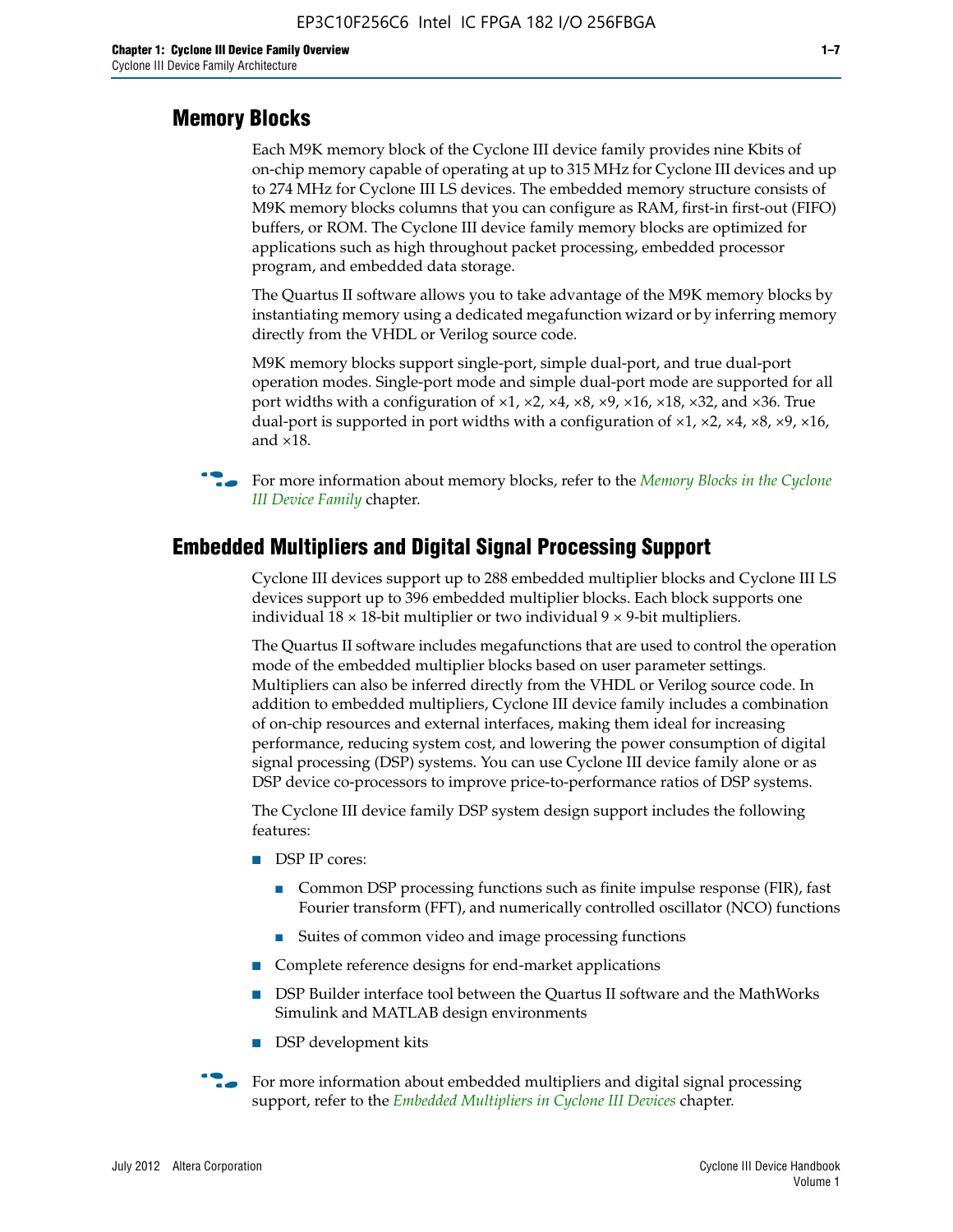#### **Clock Networks and PLLs**

Cyclone III device family includes 20 global clock networks. You can drive global clock signals from dedicated clock pins, dual-purpose clock pins, user logic, and PLLs. Cyclone III device family includes up to four PLLs with five outputs per PLL to provide robust clock management and synthesis. You can use PLLs for device clock management, external system clock management, and I/O interfaces.

You can dynamically reconfigure the Cyclone III device family PLLs to enable auto-calibration of external memory interfaces while the device is in operation. This feature enables the support of multiple input source frequencies and corresponding multiplication, division, and phase shift requirements. PLLs in Cyclone III device family may be cascaded to generate up to ten internal clocks and two external clocks on output pins from a single external clock source.

**For more PLL specifications and information, refer to the** *[Cyclone III Device Data Sheet](http://www.altera.com/literature/hb/cyc3/cyc3_ciii52001.pdf)***,** *[Cyclone III LS Device Data Sheet](http://www.altera.com/literature/hb/cyc3/cyc3_ciii52002.pdf)*, and *[Clock Networks and PLLs in the Cyclone III Device](http://www.altera.com/literature/hb/cyc3/cyc3_ciii51006.pdf)  [Family](http://www.altera.com/literature/hb/cyc3/cyc3_ciii51006.pdf)* chapters.

#### **I/O Features**

Cyclone III device family has eight I/O banks. All I/O banks support single-ended and differential I/O standards listed in Table 1–6.

| Type             | <b>I/O Standard</b>                                        |
|------------------|------------------------------------------------------------|
| Single-Ended I/O | LVTTL, LVCMOS, SSTL, HSTL, PCI, and PCI-X                  |
| Differential I/O | SSTL, HSTL, LVPECL, BLVDS, LVDS, mini-LVDS, RSDS, and PPDS |

**Table 1–6. Cyclone III Device Family I/O Standards Support** 

The Cyclone III device family I/O also supports programmable bus hold, programmable pull-up resistors, programmable delay, programmable drive strength, programmable slew-rate control to optimize signal integrity, and hot socketing. Cyclone III device family supports calibrated on-chip series termination ( $R_S$  OCT) or driver impedance matching (Rs) for single-ended I/O standards, with one OCT calibration block per side.

For more information, refer to the *[I/O Features in the Cyclone III Device Family](http://www.altera.com/literature/hb/cyc3/cyc3_ciii51007.pdf)* chapter.

### **High-Speed Differential Interfaces**

Cyclone III device family supports high-speed differential interfaces such as BLVDS, LVDS, mini-LVDS, RSDS, and PPDS. These high-speed I/O standards in Cyclone III device family provide high data throughput using a relatively small number of I/O pins and are ideal for low-cost applications. Dedicated differential output drivers on the left and right I/O banks can send data rates at up to 875 Mbps for Cyclone III devices and up to 740 Mbps for Cyclone III LS devices, without the need for external resistors. This saves board space or simplifies PCB routing. Top and bottom I/O banks support differential transmission (with the addition of an external resistor network) data rates at up to 640 Mbps for both Cyclone III and Cyclone III LS devices.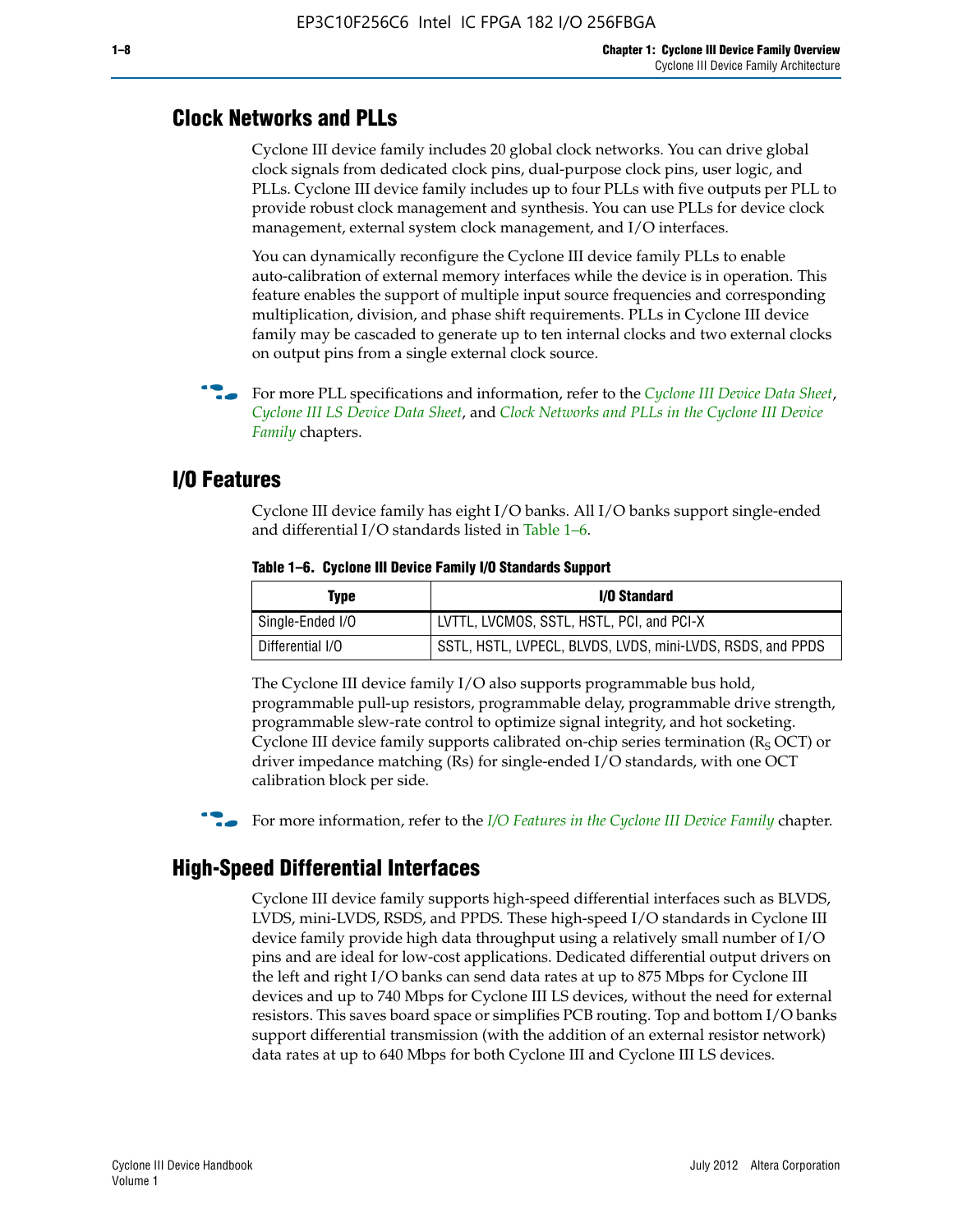**For more information, refer to the** *High-Speed Differential Interfaces in the Cyclone III* $\overline{a}$ *[Device Family](http://www.altera.com/literature/hb/cyc3/cyc3_ciii51008.pdf)* chapter.

#### **Auto-Calibrating External Memory Interfaces**

Cyclone III device family supports common memory types such as DDR, DDR2, SDR SDRAM, and QDRII SRAM. DDR2 SDRAM memory interfaces support data rates up to 400 Mbps for Cyclone III devices and 333 Mbps for Cyclone III LS devices. Memory interfaces are supported on all sides of Cyclone III device family. Cyclone III device family has the OCT, DDR output registers, and 8-to-36-bit programmable DQ group widths features to enable rapid and robust implementation of different memory standards.

An auto-calibrating megafunction is available in the Quartus II software for DDR and QDR memory interface PHYs. This megafunction is optimized to take advantage of the Cyclone III device family I/O structure, simplify timing closure requirements, and take advantage of the Cyclone III device family PLL dynamic reconfiguration feature to calibrate PVT changes.

**For more information, refer to the** *External Memory Interfaces in the Cyclone III Device [Family](http://www.altera.com/literature/hb/cyc3/cyc3_ciii51009.pdf)* chapter.

#### **Support for Industry-Standard Embedded Processors**

To quickly and easily create system-level designs using Cyclone III device family, you can select among the ×32-bit soft processor cores: Freescale®V1 Coldfire, ARM® Cortex M1, or Altera Nios® II, along with a library of 50 other IP blocks when using the system-on-a-programmable-chip (SOPC) Builder tool. SOPC Builder is an Altera Quartus II design tool that facilitates system-integration of IP blocks in an FPGA design. The SOPC Builder automatically generates interconnect logic and creates a testbench to verify functionality, saving valuable design time.

Cyclone III device family expands the peripheral set, memory, I/O, or performance of legacy embedded processors. Single or multiple Nios II embedded processors are designed into Cyclone III device family to provide additional co-processing power, or even replace legacy embedded processors in your system. Using the Cyclone III device family and Nios II together provide low-cost, high-performance embedded processing solutions, which in turn allow you to extend the life cycle of your product and improve time-to-market over standard product solutions.

 $\mathbb{I}$  Separate licensing of the Freescale and ARM embedded processors are required.

#### **Hot Socketing and Power-On-Reset**

Cyclone III device family features hot socketing (also known as hot plug-in or hot swap) and power sequencing support without the use of external devices. You can insert or remove a board populated with one or more Cyclone III device family during a system operation without causing undesirable effects to the running system bus or the board that was inserted into the system.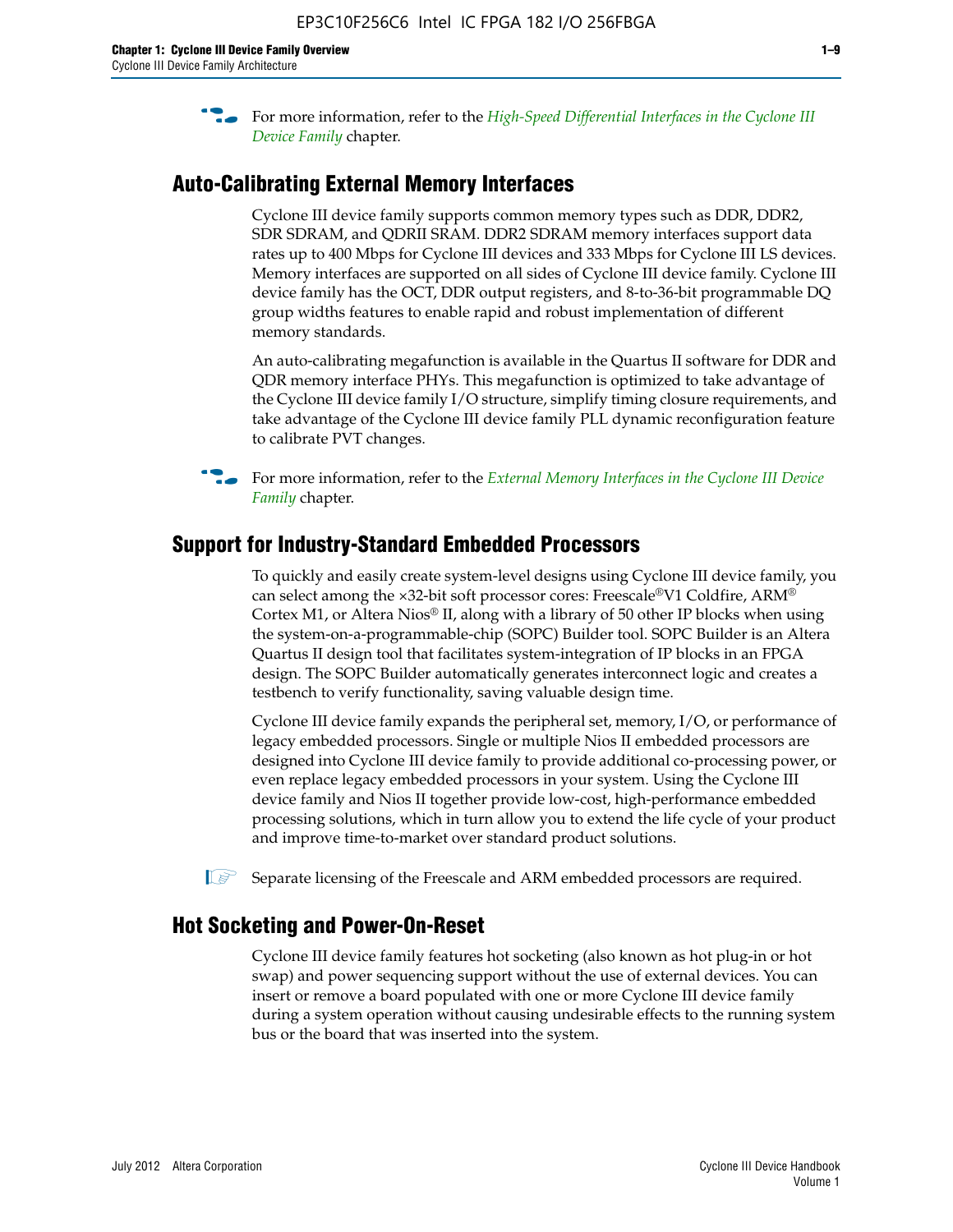The hot socketing feature allows you to use FPGAs on PCBs that also contain a mixture of 3.3-V, 2.5-V, 1.8-V, 1.5-V, and 1.2-V devices. The Cyclone III device family hot socketing feature eliminates power-up sequence requirements for other devices on the board for proper FPGA operation.

For more information about hot socketing and power-on-reset, refer to the *[Hot-Socketing and Power-on Reset in the Cyclone III Device Family](http://www.altera.com/literature/hb/cyc3/cyc3_ciii51011.pdf)* chapter.

#### **SEU Mitigation**

Cyclone III LS devices offer built-in error detection circuitry to detect data corruption due to soft errors in the CRAM cells. This feature allows CRAM contents to be read and verified to match a configuration-computed CRC value. The Quartus II software activates the built-in 32-bit CRC checker, which is part of the Cyclone III LS device.

**For more information about SEU mitigation, refer to the** *SEU Mitigation in the [Cyclone III Device Family](http://www.altera.com/literature/hb/cyc3/cyc3_ciii51013.pdf)* chapter.

#### **JTAG Boundary Scan Testing**

Cyclone III device family supports the JTAG IEEE Std. 1149.1 specification. The boundary-scan test (BST) architecture offers the capability to test pin connections without using physical test probes and captures functional data while a device is operating normally. Boundary-scan cells in the Cyclone III device family can force signals onto pins or capture data from pins or from logic array signals. Forced test data is serially shifted into the boundary-scan cells. Captured data is serially shifted out and externally compared to expected results. In addition to BST, you can use the IEEE Std. 1149.1 controller for the Cyclone III LS device in-circuit reconfiguration (ICR).

**f f**or more information about JTAG boundary scan testing, refer to the *IEEE* 1149.1 *[\(JTAG\) Boundary-Scan Testing for the Cyclone III Device Family](http://www.altera.com/literature/hb/cyc3/cyc3_ciii51014.pdf)* chapter.

#### **Quartus II Software Support**

The Quartus II software is the leading design software for performance and productivity. It is the only complete design solution for CPLDs, FPGAs, and ASICs in the industry. The Quartus II software includes an integrated development environment to accelerate system-level design and seamless integration with leading third-party software tools and flows.

The Cyclone III LS devices provide both physical and functional separation between security critical design partitions. Cyclone III LS devices offer isolation between design partitions. This ensures that device errors do not propagate from one partition to another, whether unintentional or intentional. The Quartus II software design separation flow facilitates the creation of separation regions in Cyclone III LS devices by tightly controlling the routing in and between the LogicLock regions. For ease of use, the separation flow integrates in the existing incremental compilation flow.

f For more information about the Quartus II software features, refer to the *[Quartus II](http://www.altera.com/literature/hb/qts/quartusii_handbook.pdf)  [Handbook](http://www.altera.com/literature/hb/qts/quartusii_handbook.pdf)*.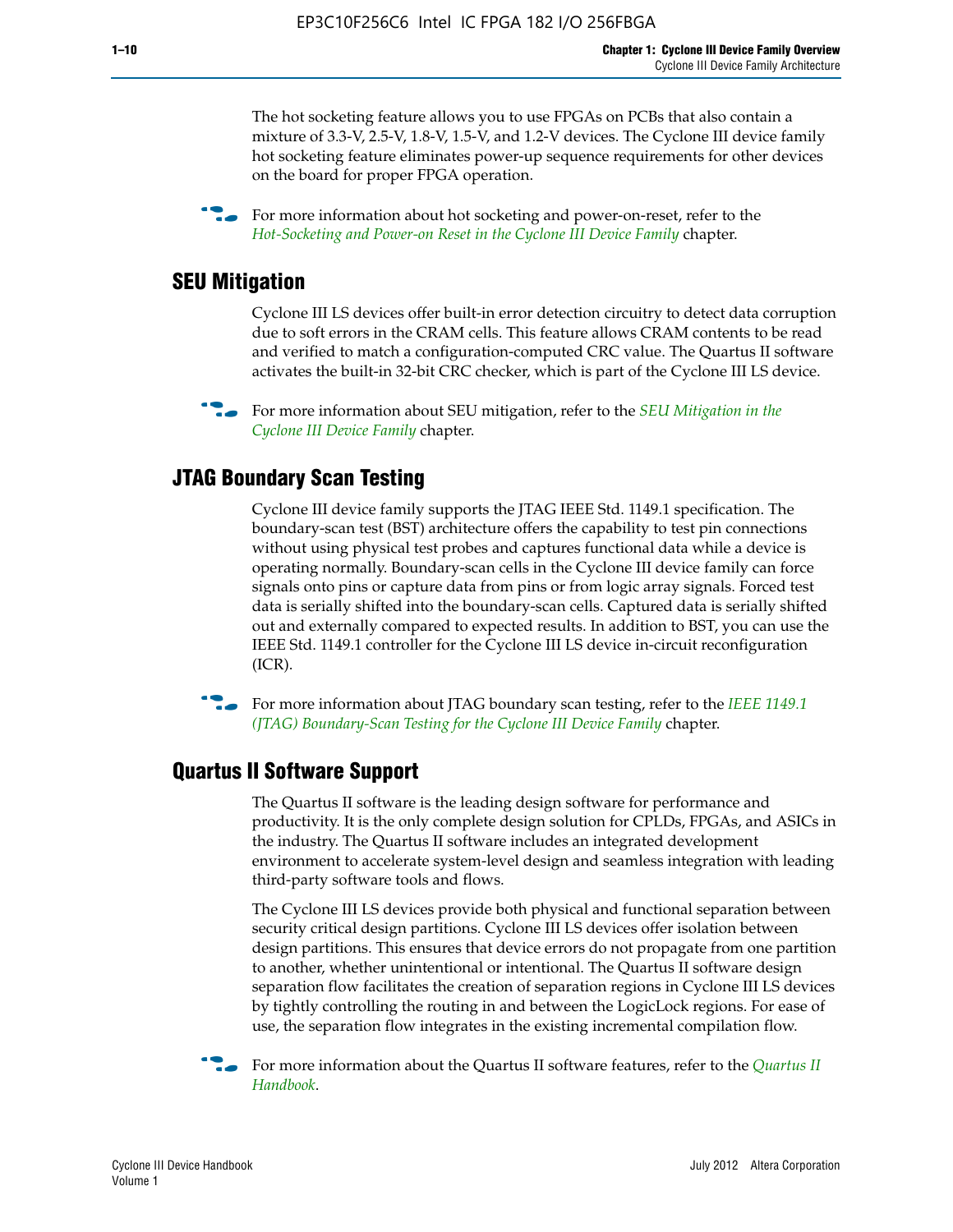#### **Configuration**

Cyclone III device family uses SRAM cells to store configuration data. Configuration data is downloaded to Cyclone III device family each time the device powers up. Low-cost configuration options include the Altera EPCS family serial flash devices as well as commodity parallel flash configuration options. These options provide the flexibility for general-purpose applications and the ability to meet specific configuration and wake-up time requirements of the applications. Cyclone III device family supports the AS, PS, FPP, and JTAG configuration schemes. The AP configuration scheme is only supported in Cyclone III devices.



f For more information about configuration, refer to the *[Configuration, Design Security,](http://www.altera.com/literature/hb/cyc3/cyc3_ciii51016.pdf)  [and Remote System Upgrades in the Cyclone III Device Family](http://www.altera.com/literature/hb/cyc3/cyc3_ciii51016.pdf)* chapter.

#### **Remote System Upgrades**

Cyclone III device family offers remote system upgrade without an external controller. The remote system upgrade capability in Cyclone III device family allows system upgrades from a remote location. Soft logic (either the Nios II embedded processor or user logic) implemented in Cyclone III device family can download a new configuration image from a remote location, store it in configuration memory, and direct the dedicated remote system upgrade circuitry to start a reconfiguration cycle. The dedicated circuitry performs error detection during and after the configuration process, and can recover from an error condition by reverting to a safe configuration image. The dedicated circuitry also provides error status information. Cyclone III devices support remote system upgrade in the AS and AP configuration scheme. Cyclone III LS devices support remote system upgrade in the AS configuration scheme only.

**For more information, refer to the** *Configuration, Design Security, and Remote System [Upgrades in the Cyclone III Device Family](http://www.altera.com/literature/hb/cyc3/cyc3_ciii51016.pdf)* chapter.

#### **Design Security (Cyclone III LS Devices Only)**

Cyclone III LS devices offer design security features which play a vital role in the large and critical designs in the competitive military and commercial environments. Equipped with the configuration bit stream encryption and anti-tamper features, Cyclone III LS devices protect your designs from copying, reverse engineering and tampering. The configuration security of Cyclone III LS devices uses AES with 256-bit security key.

f For more information, refer to the *[Configuration, Design Security, and Remote System](http://www.altera.com/literature/hb/cyc3/cyc3_ciii51016.pdf)  [Upgrades in Cyclone III Device Family](http://www.altera.com/literature/hb/cyc3/cyc3_ciii51016.pdf)* chapter.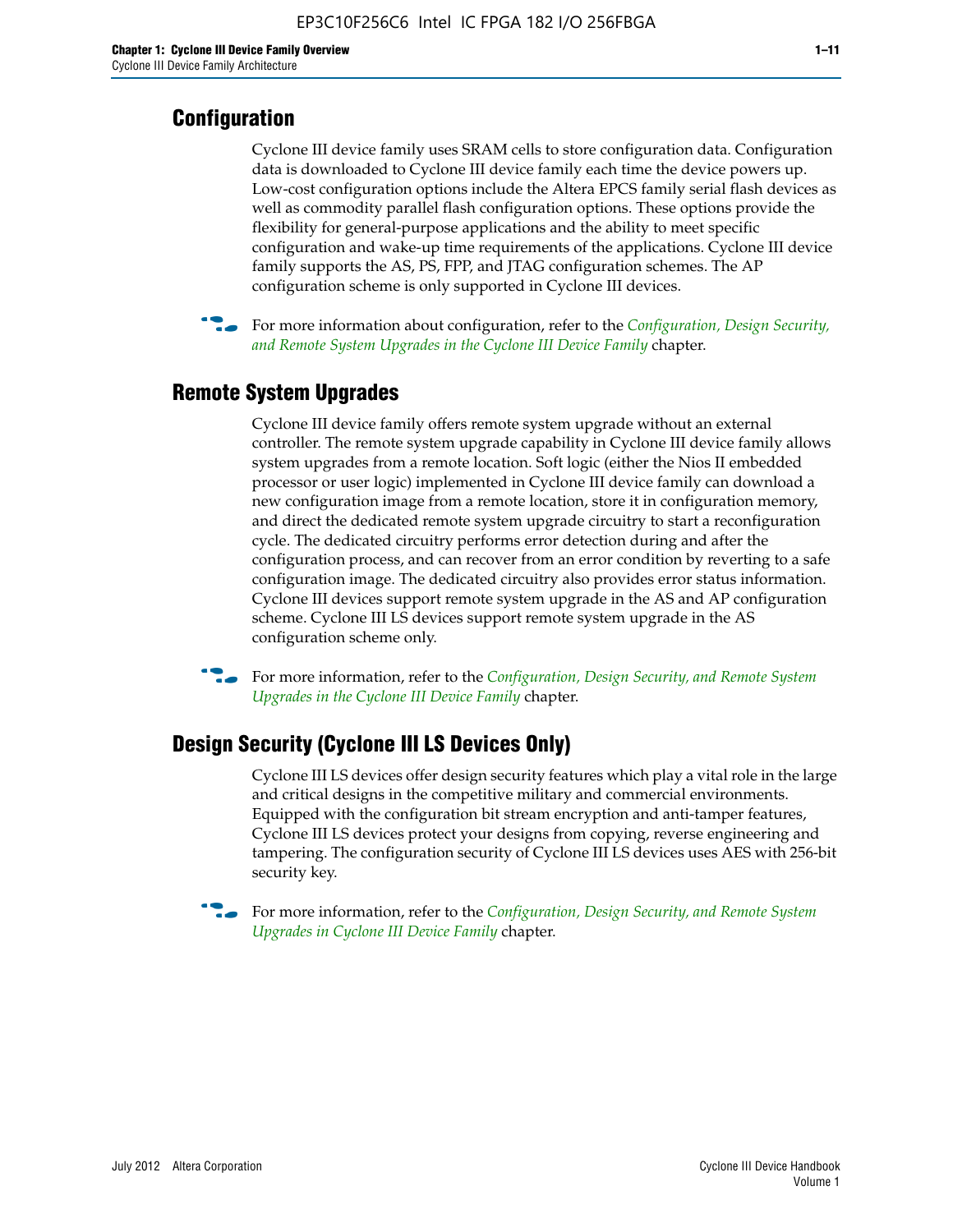## **Reference and Ordering Information**

Figure 1–1 and Figure 1–2 show the ordering codes for Cyclone III and Cyclone III LS devices.







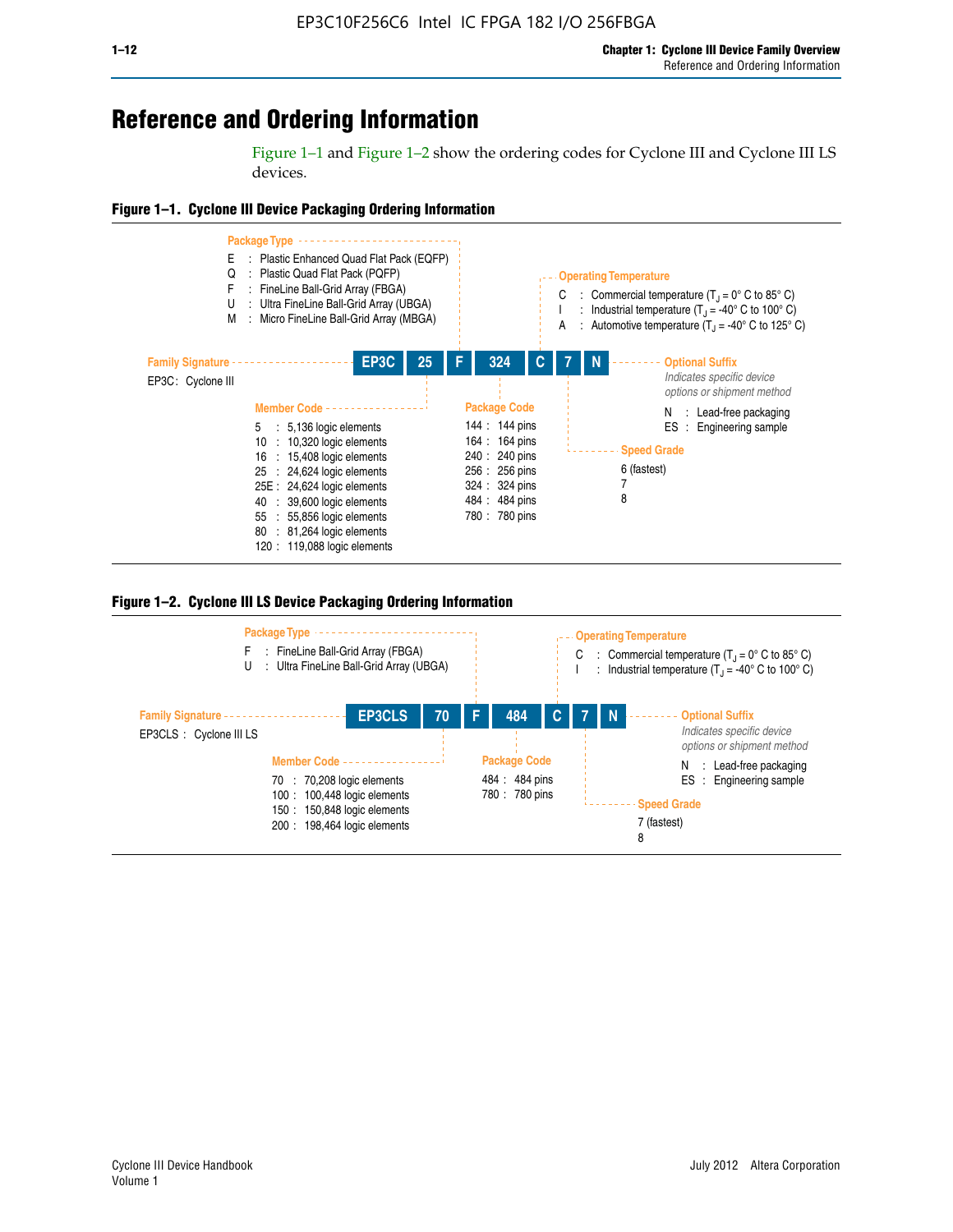## **Document Revision History**

Table 1–7 lists the revision history for this document.

| Table 1-7. Document Revision History |  |  |  |  |
|--------------------------------------|--|--|--|--|
|--------------------------------------|--|--|--|--|

| <b>Date</b>      | <b>Version</b> | <b>Changes</b>                                                                                                                                                                                                                                                                                                                                                                          |
|------------------|----------------|-----------------------------------------------------------------------------------------------------------------------------------------------------------------------------------------------------------------------------------------------------------------------------------------------------------------------------------------------------------------------------------------|
| <b>July 2012</b> | 2.4            | Updated 484 pin package code in Figure 1-1.                                                                                                                                                                                                                                                                                                                                             |
|                  |                | ■ Updated Table $1-1$ and Table $1-2$ .                                                                                                                                                                                                                                                                                                                                                 |
| December 2011    | 2.3            | ■ Updated Figure $1-1$ and Figure $1-2$ .                                                                                                                                                                                                                                                                                                                                               |
|                  |                | Updated hyperlinks.                                                                                                                                                                                                                                                                                                                                                                     |
|                  |                | Minor text edits.                                                                                                                                                                                                                                                                                                                                                                       |
| December 2009    | 2.2            | Minor text edits.                                                                                                                                                                                                                                                                                                                                                                       |
| <b>July 2009</b> | 2.1            | Minor edit to the hyperlinks.                                                                                                                                                                                                                                                                                                                                                           |
|                  |                | $\blacksquare$ Added Table 1-5.                                                                                                                                                                                                                                                                                                                                                         |
|                  |                | ■ Updated Table 1–1, Table 1–2, Table 1–3, and Table 1–4.                                                                                                                                                                                                                                                                                                                               |
| <b>June 2009</b> | 2.0            | • Updated "Introduction", "Cyclone III Device Family Architecture", "Embedded Multipliers<br>and Digital Signal Processing Support ", "Clock Networks and PLLs ", "I/O Features ",<br>"High-Speed Differential Interfaces ", "Auto-Calibrating External Memory Interfaces",<br>"Quartus II Software Support", "Configuration ", and "Design Security (Cyclone III LS<br>Devices Only)". |
|                  |                | Removed "Referenced Document" section.                                                                                                                                                                                                                                                                                                                                                  |
|                  |                | • Updated "Increased System Integration" section.                                                                                                                                                                                                                                                                                                                                       |
| October 2008     | 1.3            | Updated "Memory Blocks" section.                                                                                                                                                                                                                                                                                                                                                        |
|                  |                | • Updated chapter to new template.                                                                                                                                                                                                                                                                                                                                                      |
|                  |                | Added 164-pin Micro FineLine Ball-Grid Array (MBGA) details to Table 1-2, Table 1-3 and<br>Table $1-4$ .                                                                                                                                                                                                                                                                                |
| May 2008         | 1.2            | $\blacksquare$ Updated Figure 1-2 with automotive temperature information.                                                                                                                                                                                                                                                                                                              |
|                  |                | • Updated "Increased System Integration" section, Table 1-6, and "High-Speed Differential<br>Interfaces" section with BLVDS information.                                                                                                                                                                                                                                                |
|                  |                | Removed the text "Spansion" in "Increased System.                                                                                                                                                                                                                                                                                                                                       |
|                  |                | Integration" and "Configuration" sections.                                                                                                                                                                                                                                                                                                                                              |
|                  |                | Removed trademark symbol from "MultiTrack" in "MultiTrack Interconnect".                                                                                                                                                                                                                                                                                                                |
| <b>July 2007</b> | 1.1            | Removed registered trademark symbol from "Simulink" and "MATLAB" from "Embedded<br>Multipliers and Digital.                                                                                                                                                                                                                                                                             |
|                  |                | Signal Processing Support" section.                                                                                                                                                                                                                                                                                                                                                     |
|                  |                | Added chapter TOC and "Referenced Documents" section.                                                                                                                                                                                                                                                                                                                                   |
| March 2007       | 1.0            | Initial release.                                                                                                                                                                                                                                                                                                                                                                        |